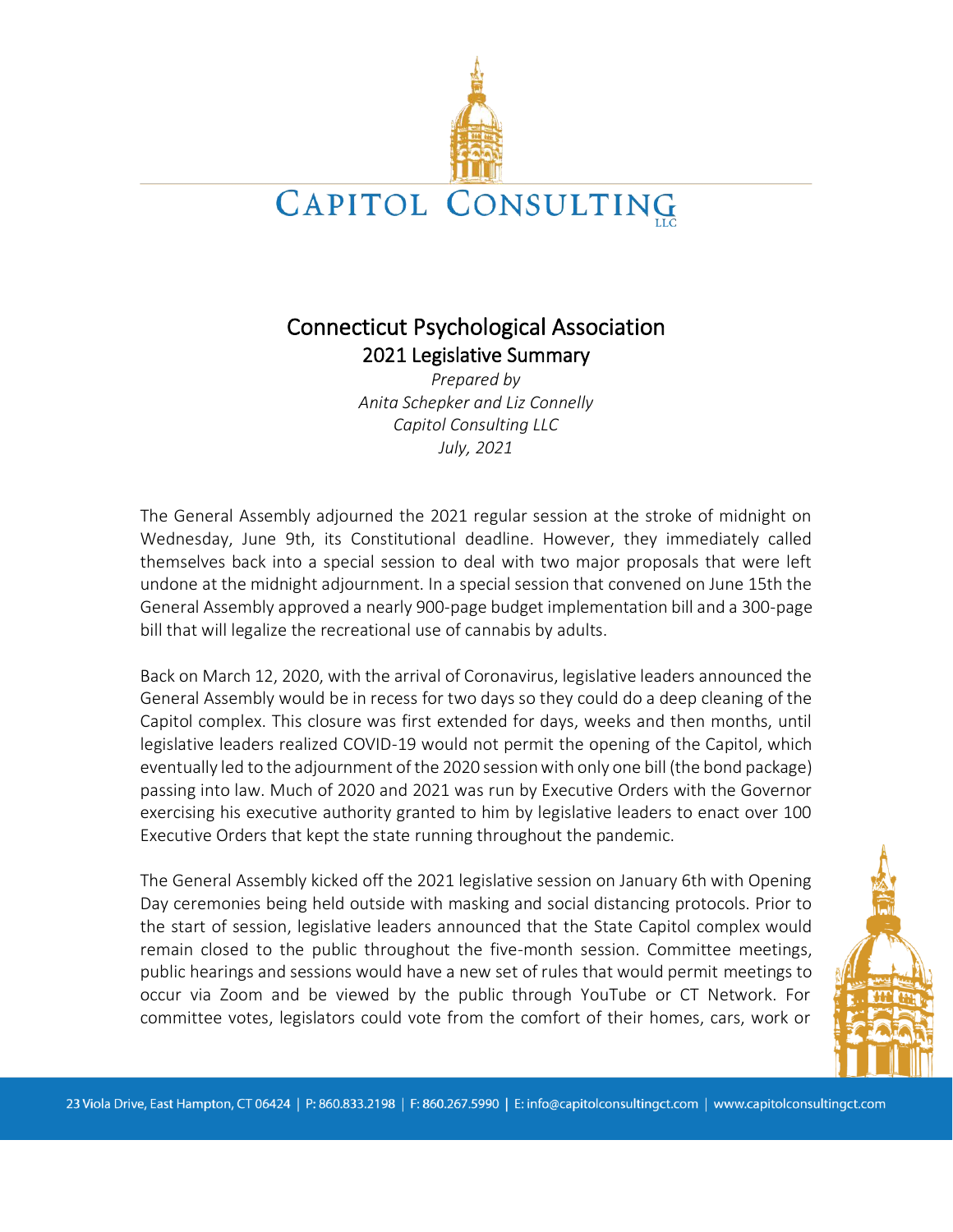wherever they could find a cellular connection into the Zoom meeting.

For chamber votes, members could vote remotely but from their Capitol offices. All the while, the State Capitol complex remained closed to the public throughout the entire legislative session. At the writing of this summary the Capitol complex has just reopened on a restrictive basis after being closed for the previous 15 months.

As the state came out of the pandemic, approval of a biennial budget was the General Assembly's top priority. Connecticut's fiscal outlook was brighter than most states. Budget analysts estimated a \$950 million surplus for the current fiscal year that ends on June 30th, a budget reserve/Rainy Day Fund of \$4.5 billion, and \$6 billion in federal coronavirus relief funds. This is quite the fiscal turnaround from last November during the height of the pandemic, when the state was projecting an \$880 million budget deficit for the current fiscal year.

In the closing days of the 2021 session the General Assembly approved a two -year, \$46.4 billion state budget with bipartisan support (Senate 31 to 4; House 116 to 31). The budget avoids tax increases, provides some assistance to municipalities, social services programs, and provides some tax relief. The budget leaves intact the more than \$4.5 billion in the Rainy Day Fund and incorporates \$1.75 billion of the federal stimulus money. The Rainy Day Fund has been growing the last two years and has a mandatory cap; any excess revenue is required to go to Connecticut's underfunded pension programs. The Earned Income Tax credit (EITC) was increased to help the working poor and the restaurant industry, which was one of the hardest hit industries, received some tax relief. However, the corporate tax surcharge sunset, scheduled to take place over the next biennium, was pushed out another two years. Funding for municipality Payments in Lieu of Taxes, Education Cost Sharing grants and non-profits were also increased. For the first time in history the biennial budget has a built in surplus of \$2.3 billion, which will serve to cushion the blow when the Federal stimulus money is no longer available.

In addition to the budget, the General Assembly approved some other bills of interest including: a highway use fee on trucks to repair our aging highway infrastructure; following some tragic deaths, pedestrian safety legislation was approved; Connecticut will finally get into the sports wagering business with an agreement to amend the Mashantucket Pequot and Mohegan tribes gaming compacts; the state bottle bill will be amended for the first time in nearly 40 years; and following the death of George Floyd the General Assembly enacted several proposals around equity.

Capitol Consulting tracked and/or lobbied over *300 b*ills that had either an impact or potential impact on the Connecticut Psychological Association (CPA). Find below a summary of the major legislation of interest.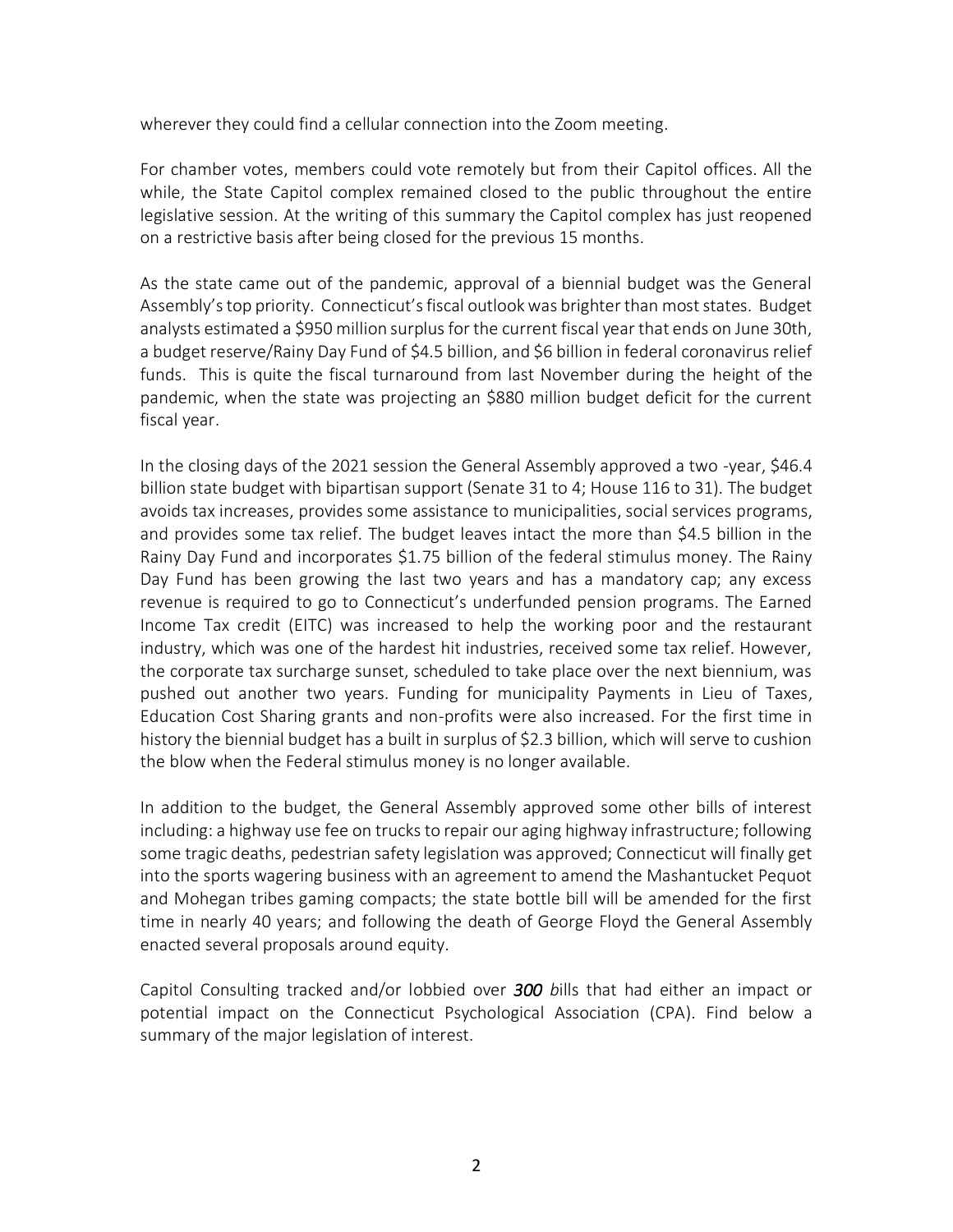## Overview:

Capitol Consulting worked with CPA on a variety of issues over the Session and during the pandemic. We managed, along with Dr. Marcy Russo and the CPA Legislative Committee Leadership, all bills and Executive Orders concerning the pandemic, including bills that highlighted the need for providing appropriate mental health treatment for: first line health care personnel and other frontline workers, COVID patients, and all patients suffering from the impact of the pandemic.

We tracked or lobbied a myriad of issues that were of concern to CPA and its many different issues and divisions. These generally included (some of the critical issues will be discussed in detail below):

- Telehealth permanency;
- Including Connecticut as a state that joins PsyPACT);
- Adult use of cannabis;
- Suicide prevention efforts and mental health awareness;
- Conditions under which to use electroshock therapy;
- Involuntary commitment;
- Gun control;
- Veteran's services;
- Family court / guardian ad litem changes;
- Peer support services;
- Insurance issues including mental health parity reimbursement, and prompt pay proposals;
- Juvenile Justice, including teen auto theft; and
- Social and emotional learning programs in schools.

Going forward, there will be a Special Session in the fall to handle the expenditure policy of the remaining \$300 million in federal American Rescue Plan Act (ARPA) funds held back for review by the state. There will also be a Special Session in mid-July to review whether to extend the Governor's executive authority over the pandemic through at least September 30, if not through the end of the year. While we do not anticipate any actions dramatically affecting CPA during these sessions, we will be keeping Marcy Russo, the Legislative Committee and CPA Leadership involved and informed as usual.

## Legislation of Interest that PASSED in the 2021 Session:

#### [HB 5596 \(PA 21-9\)](https://cga.ct.gov/2021/ACT/PA/PDF/2021PA-00009-R00HB-05596-PA.PDF) - AN ACT CONCERNING TELEHEALTH

This bill modifies requirements for the delivery of telehealth services and insurance coverage of these services until June 30, 2023. Among other things, it:

1. expands the types of health providers authorized to provide telehealth services;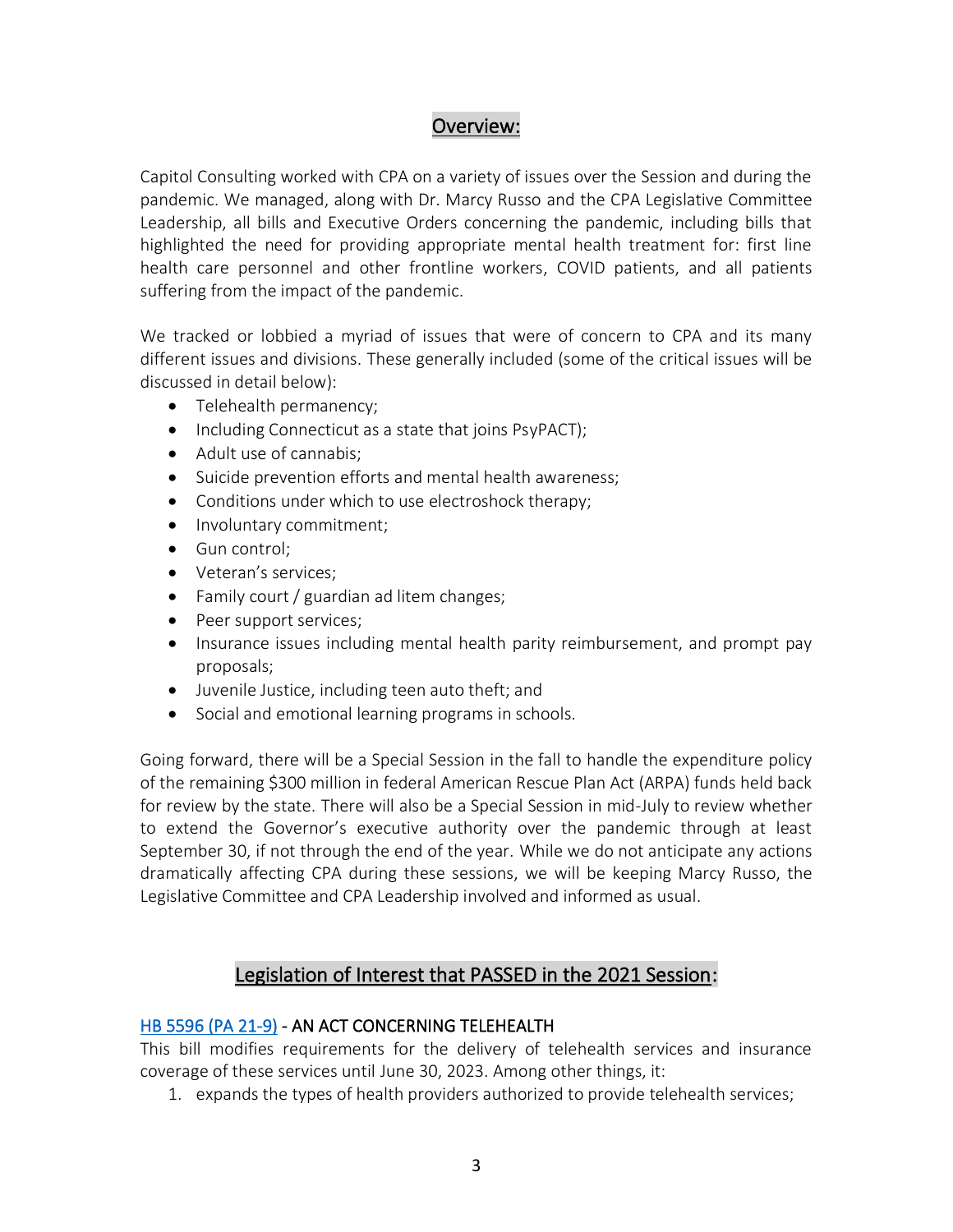- 2. allows certain telehealth providers to provide telehealth services using audio-only telephone, which current law prohibits;
- 3. allows certain telehealth providers to use additional information and communication technologies in accordance with federal requirements (e.g., certain third-party video communication applications, such as Apple Facetime);
- 4. authorizes the Department of Public Health (DPH) commissioner to temporarily modify, waive, or suspend certain regulatory requirements to reduce the spread of COVID-19 and protect the public health;
- 5. establishes requirements for telehealth providers seeking payment from uninsured or underinsured patients;
- 6. requires insurance coverage for telehealth services and prohibits providers reimbursed for services from seeking payment from an insured patient beyond cost sharing; and
- 7. prohibits (a) insurance policies from excluding coverage for a telehealth platform selected by an in-network provider and (b) carriers from reducing reimbursement to a provider because services are provided through telehealth instead of inperson.

Additionally, the bill permits physicians and advanced practice registered nurses (APRNs) to certify a qualifying patient's use of medical marijuana and provide follow-up care using telehealth if they comply with other statutory certification and recordkeeping requirements. They may do so notwithstanding existing laws, regulations, policies, or procedures on medical marijuana certifications.

Lastly, the bill makes a conforming change to a law requiring telehealth providers who are prescribing practitioners to issue prescriptions electronically.

*EFFECTIVE DATE: Upon Passage PUBLIC ACT NUMBER: PA 21-9 SIGNED BY GOVERNOR: May 10, 2021*

## [HB 5614 \(SA 21-37\)](https://cga.ct.gov/2021/ACT/SA/PDF/2021SA-00037-R00HB-05614-SA.PDF) - AN ACT ESTABLISHING A COMMISSION ON THE DISPARATE IMPACT OF COVID-19

This bill establishes a 22-member Commission on the Disparate Impact of COVID-19 within the legislative department. The commission must, among other things, analyze and identify the cause of any disparate impact of COVID-19 and the federal and state responses to it on different racial, ethnic, gender, and socioeconomic groups.

The bill establishes qualifications for commission members and requires the commission to hold its first meeting by September 1, 2021. The commission's powers and duties include, among other things, convening at least two working groups and holding any necessary public hearings. The Commission on Women, Children, Seniors, Equity, and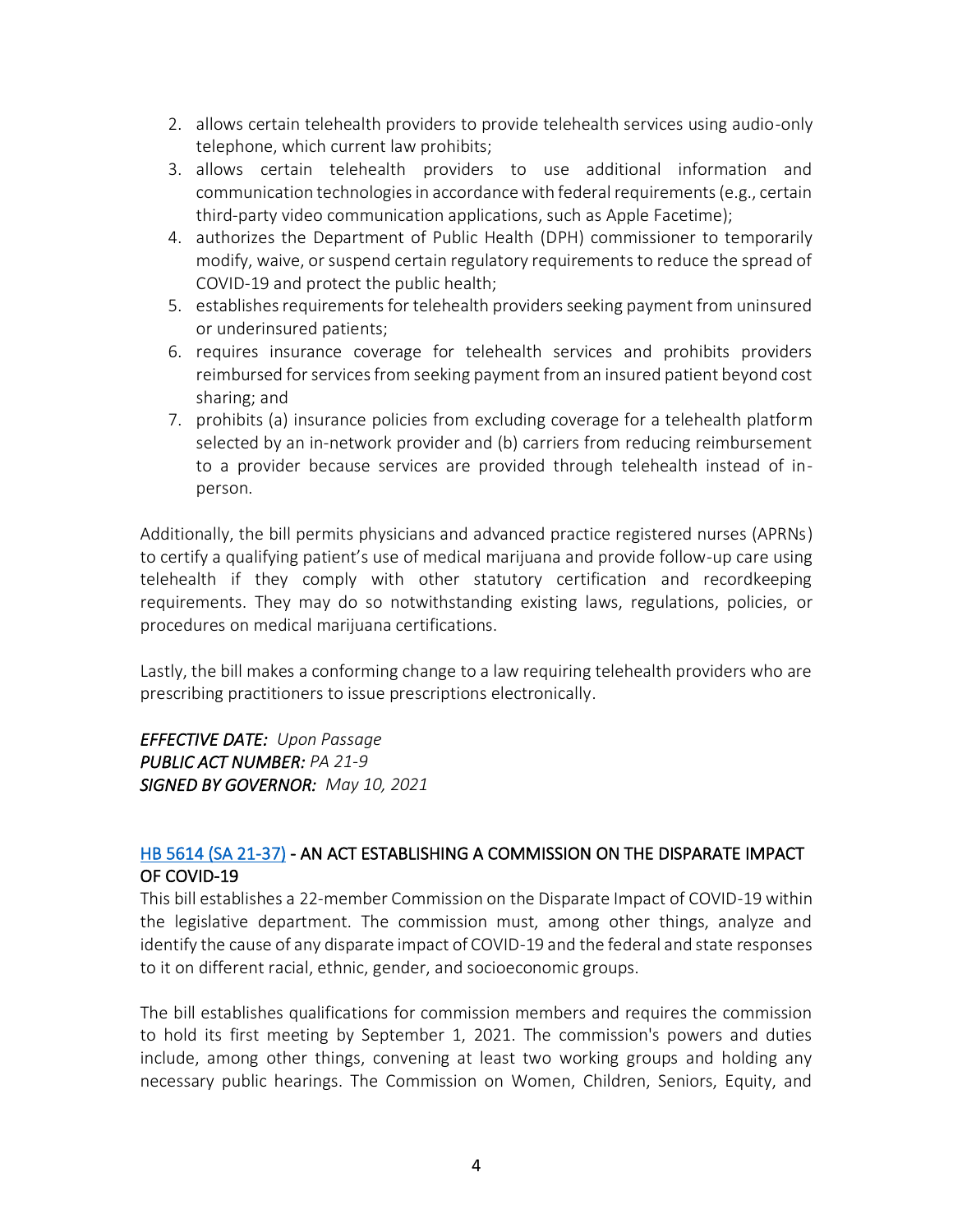Opportunity's (CWCSEO) administrative staff serve as the commission's administrative staff.

Starting by January 1, 2022, the commission must annually report its findings and legislative and policy recommendations to the commission's appointing authorities and the governor. The commission expires on June 20, 2023, or after a two-thirds vote by its membership, whichever is earlier.

*EFFECTIVE DATE: Upon Passage SPECIAL ACT NUMBER: PA 21-37 SIGNED BY GOVERNOR: May 10, 2021*

#### [SB 2 \(PA 21-46\)](https://cga.ct.gov/2021/ACT/PA/PDF/2021PA-00046-R00SB-00002-PA.PDF) - AN ACT CONCERNING SOCIAL EQUITY AND THE HEALTH, SAFETY AND EDUCATION OF CHILDREN

This bill makes various changes to laws affecting children and pupils and related entities, such as the departments of Children and Families (DCF), Education (SDE), Public Health (DPH); the Office of Early Childhood (OEC); and local and regional boards of education. We tracked this bill for the mental health provisions and CPA supported it. Among other things, the bill:

- 1. requires DCF to develop a policy to provide remote visitation opportunities and provide written notice and a list of legal services providers when removing a child;
- 2. prohibits OEC from charging for early intervention services, and requires local or regional boards of education to monitor certain children for developmental and social-emotional delays;
- 3. requires the boards to integrate social-emotional learning into professional training, requires the boards of education to allow up to two excused mental health wellness days per school year, prohibits school boards from shaming a child for unpaid meals, and allows minors to receive more than six outpatient mental health treatment sessions without their parent or guardian's consent; and
- 4. requires SDE to develop a community resource document for children and families.

The bill also (1) sets up a youth suicide prevention training program in local and district health departments, (2) adds specified mental health training to DPH's continuing education requirements for certain healthcare professionals, and (3) establishes a 25 member task force on children's needs.

*EFFECTIVE DATE: July 1, 2020 PUBLIC ACT NUMBER: PA 21-46 SIGNED BY GOVERNOR: June 16, 2021*

#### [SB 1201 \(PA 21-1\)](https://cga.ct.gov/2021/ACT/PA/PDF/2021PA-00001-R00SB-01201SS1-PA.PDF) - AN ACT CONCERNING RESPONSIBLE AND EQUITABLE REGULATION OF ADULT-USE CANNABIS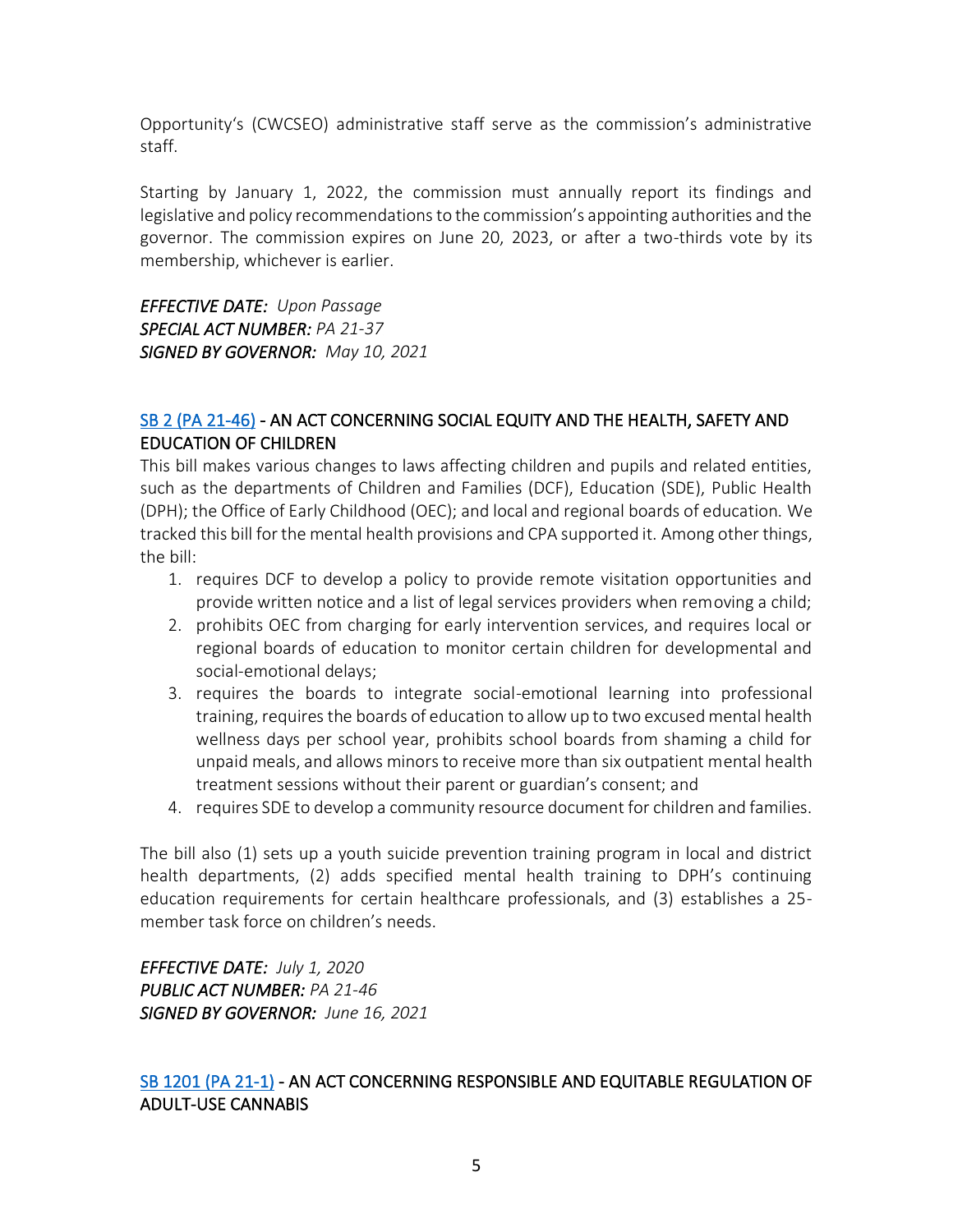This bill makes numerous changes related to criminal justice, licensing, employment, tax, traffic enforcement, and other laws to establish legal adult recreational use of cannabis (marijuana).

Regarding adult recreational use, the bill allows individuals age 21 or older to possess, use, or otherwise consume cannabis and cannabis products. It generally limits possession to (1) 1.5 ounces of cannabis plant material and five ounces of such material in a locked container in the person's residence or locked vehicle glove box or trunk or (2) equivalent cannabis product amounts or combined amounts. It erases certain cannabis-related criminal convictions, in some cases automatically and in others upon the person's petition.

Dr. Mark Spellman testified on this bill at the public hearing and expressed concerns with the legalization as well as suggestions if the bill were to pass, such as "providing sciencebased harm reduction messaging and counseling at dispensaries."

*EFFECTIVE DATE: Upon Passage PUBLIC ACT NUMBER: PA 21-1 SIGNED BY GOVERNOR: June 22, 2021*

### [SB 1091 \(PA 21-78\)](https://cga.ct.gov/2021/ACT/PA/PDF/2021PA-00078-R00SB-01091-PA.PDF) - AN ACT CONCERNING THE DEFINITION OF DOMESTIC VIOLENCE, REVISING STATUTES CONCERNING DOMESTIC VIOLENCE, CHILD CUSTODY, FAMILY RELATIONS MATTER FILINGS AND BIGOTRY OR BIAS CRIMES AND CREATING A PROGRAM TO PROVIDE LEGAL COUNSEL TO INDIGENTS IN RESTRAINING ORDER CASES

This bill, also known as "Jennifer's Law", after Jennifer Dulos, was spearheaded by Senator Alex Kasser and makes various changes in the laws relating to domestic violence, civil restraining orders, family violence, assistance programs, and certain crimes. Generally, it:

- 1. establishes a general definition of domestic violence that includes coercive control as a form of domestic violence;
- 2. allows victims subject to coercive control by a family or household member to be eligible for civil restraining orders;
- 3. requires the court to sanction a party that files frivolous and fabricated pleadings or motions;
- 4. categorizes criminal violation of a protection order or condition of release as a family violence crime in certain circumstances;
- 5. expands the "best interest of the child" factors in family relations matters to include the child's physical and emotional health;
- 6. provides eligible domestic violence victims easier access to certain assistance programs;

Capitol Consulting, Dr. Stephanie Leite and Dr. Marcy Russo met with Sen. Kasser and worked with her on the bill. Dr. Leite testified at the public hearing in support of the bill and in support of adding the term "coercive control" to legislation involving domestic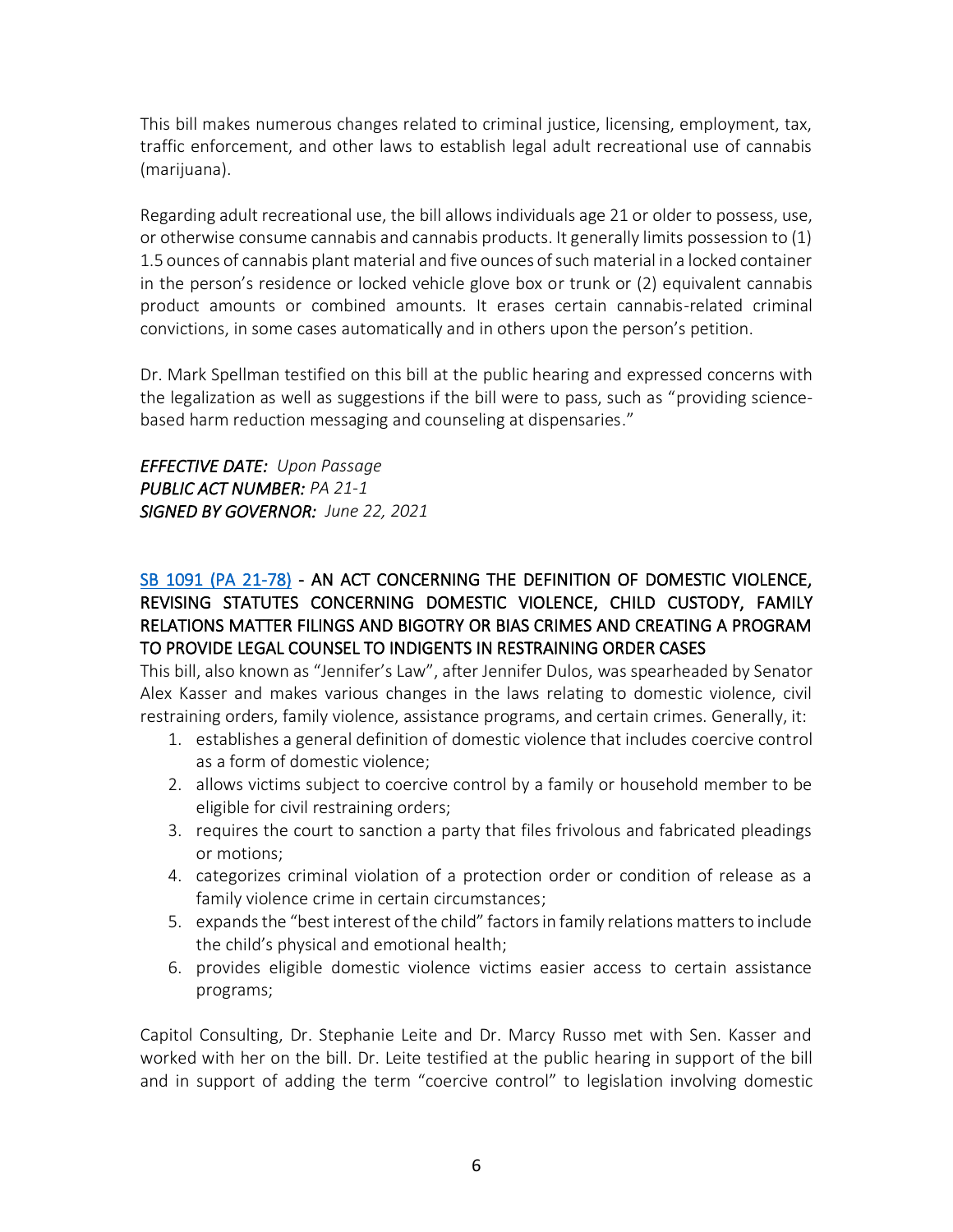violence, stating "the term 'coercive control' is an example of a term that encapsulates those nuances much better than the old-fashioned term 'domestic violence'."

*EFFECTIVE DATE: October 1, 2021, except (1) the U Nonimmigrant Status, state assistance programs, secure courtroom, family violence victim advocate, and "family violence crime" definition provisions take effect on July 1, 2021; and (2) the provisions on the general definition of "domestic violence" and the legal assistance grant program take effect upon passage.* 

*PUBLIC ACT NUMBER: PA 21-78 SIGNED BY GOVERNOR: June 28, 2021*

## [SB 1202 \(PA 21-2\)](https://cga.ct.gov/2021/ACT/PA/PDF/2021PA-00002-R00SB-01202SS1-PA.PDF) - AN ACT CONCERNING PROVISIONS RELATED TO REVENUE AND OTHER ITEMS TO IMPLEMENT THE STATE BUDGET FOR THE BIENNIUM ENDING JUNE 30, 2023.

This bill the provisions of the state budget for Fiscal Years 2022 and 2023. In its original form, this 837-page "implementer", contained many sections that were not budget related, and attempted to include proposals that had not passed during the regular session.

This budget implementer was first passed by the Senate and contained an unusual provision in Section 221, which would have granted state agencies the authority to enter into contracts with other states without apparent legislative oversight. The language was unclear as to the breadth and scope of this provision, and could have taken away the legislature's ability to have input on some important policy issues.

The budget also included, paid for General Fund revenue, a new "Covered Connecticut Program", which would increase access to health care by several means, including establishing new and expanded programs through a 1332 waiver as well as increasing the FPL to cover more lives under Medicaid, Husky and Access Health CT (the Exchange).

The House removed section 221 and made several additional amendments to the Senate's version of the bill. The House passed this final version and they then adjourned Sine Die, which forced the Senate to agree with the House's changes and pass the final version of the bill.

*EFFECTIVE DATE: July 1, 2021 with various dates PUBLIC ACT NUMBER: PA 21-2 SIGNED BY GOVERNOR: June 23, 2021*

# Legislation of Interest that failed in the 2021 Session:

## [HB 6449 \(PA 21-152\)](https://www.cga.ct.gov/2021/ACT/PA/PDF/2021PA-00152-R00HB-06449-PA.PDF) – AN ACT EXPANDING ECONOMIC OPPORTUNITY IN OCCUPATIONS LICENSED BY THE DEPARTMENTS OF PUBLIC HEALTH AND CONSUMER PROTECTION AND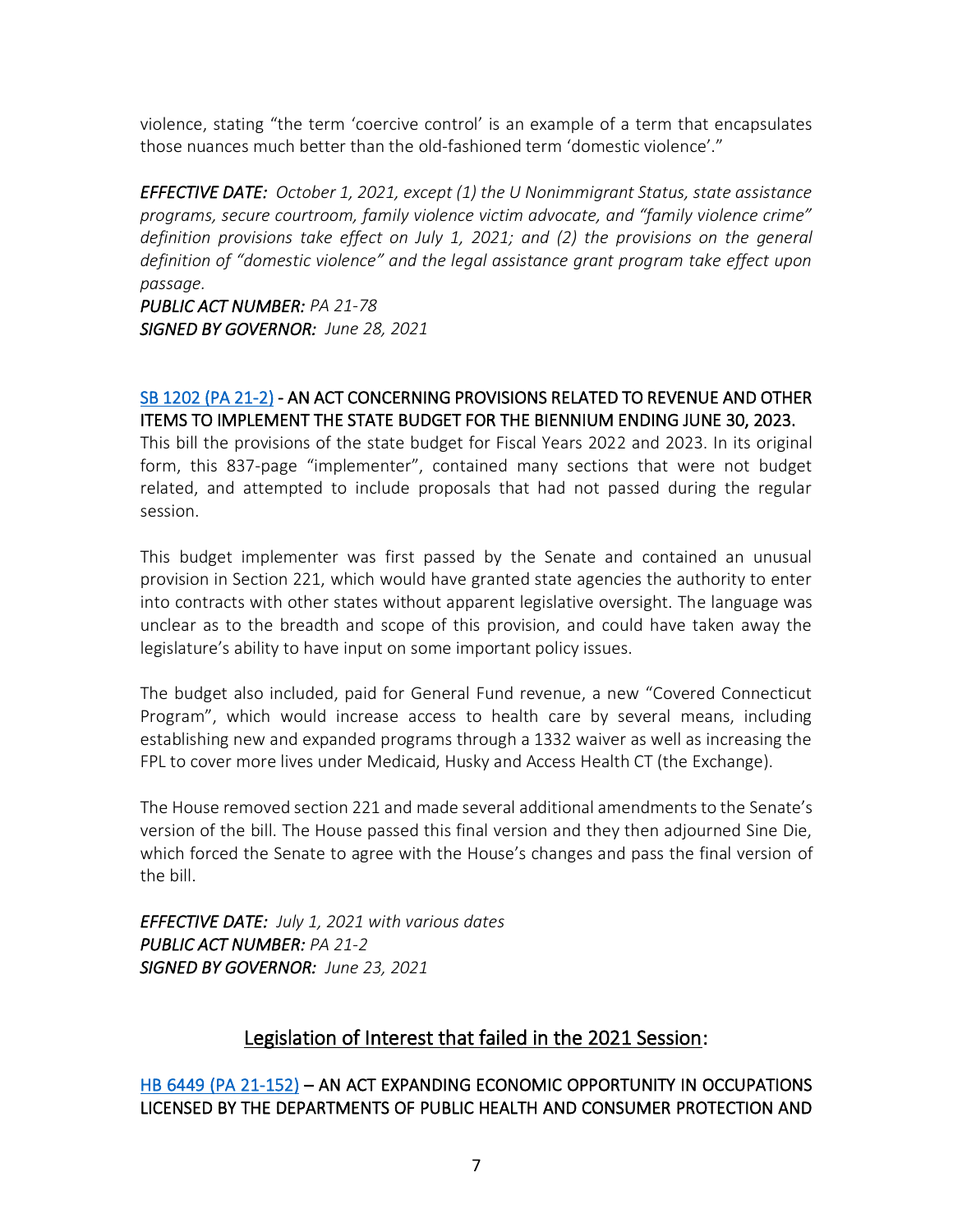## REQUIRING A REPORT FROM CERTAIN EXECUTIVE BRANCH AGENCIES REGARDING BACKGROUND CHECKS AND THE FEASIBILITY OF ESTABLISHING PRECLEARANCE ASSESSMENTS OF CRIMINAL HISTORY

While this bill did become law, there was a section that CPA was trying to add to the bill that did not get included in the final version that became law. CPA was trying to use HB 6449 as a vehicle for the establishment of the Psychology Interjurisdictional Compact (PSYPACT). PSYPACT is an interstate compact that increases access to mental health care and provides for continuity of care for an increasingly mobile society. It is utilized in instances such as if a patient moves or goes to college in another state. It authorizes two limited interjurisdictional privileges. PSYPACT:

- Does allow for Telehealth from providers to patients in separate states.
- Does allow for up to 30 days of In-Person Face-to-Face practice.
- Does not apply to permanent In-Person Face-to-Face practice.

While there was strong bipartisan support for PSYPACT, which included the leadership of the Public Health Committee as well as the Governor's Office, in the last few weeks of the legislative session HB 6449 became an overall compact study bill and there just wasn't enough time to create an entirely separate bill for PSYPACT before the legislature adjourned.

The good news is that Senator Mary Abrams, who is the Senate Chair of the Public Health Committee, assured us that PSYPACT will be high on her agenda next legislative session. Capitol Consulting, along with CPA's legislative committee, will meet with key legislators prior to the 2022 legislative session, to continue our work to make sure Connecticut joins the other 26 states that are a part of PSYPACT.

#### [SB 842](https://www.cga.ct.gov/2021/FC/PDF/2021SB-00842-R000640-FC.PDF) - AN ACT CONCERNING HEALTH INSURANCE AND HEALTH CARE IN CONNECTICUT. ("PUBLIC OPTION")

This bill would have allowed the state Comptroller, who is responsible for the management of the state employee and retiree health plans, to establish a group health insurance and pharmacy plan for multiemployer plans, nonprofit employers, and smaller employers (under 50 lives) that could be merged with the buying power of the state employee health plan. Insurers argued that such a plan would give an unfair advantage to the Comptroller because the state plan did not need to comply with existing state insurance laws and health insurance benefit mandates. The bill also included a rigorous \$50 million assessment annually on insurers to be put into a special fund to be used to reduce health care costs. It also would use the money in the fund for the new "Covered Connecticut Fund". The bill was amended in the Insurance Committee to require that the Comptroller had to meet the same regulatory conditions as a private commercial plan. Capitol Consulting watched this bill for CPA, and while the bill was voted out of the Insurance Committee, the bill did not pass either chamber.